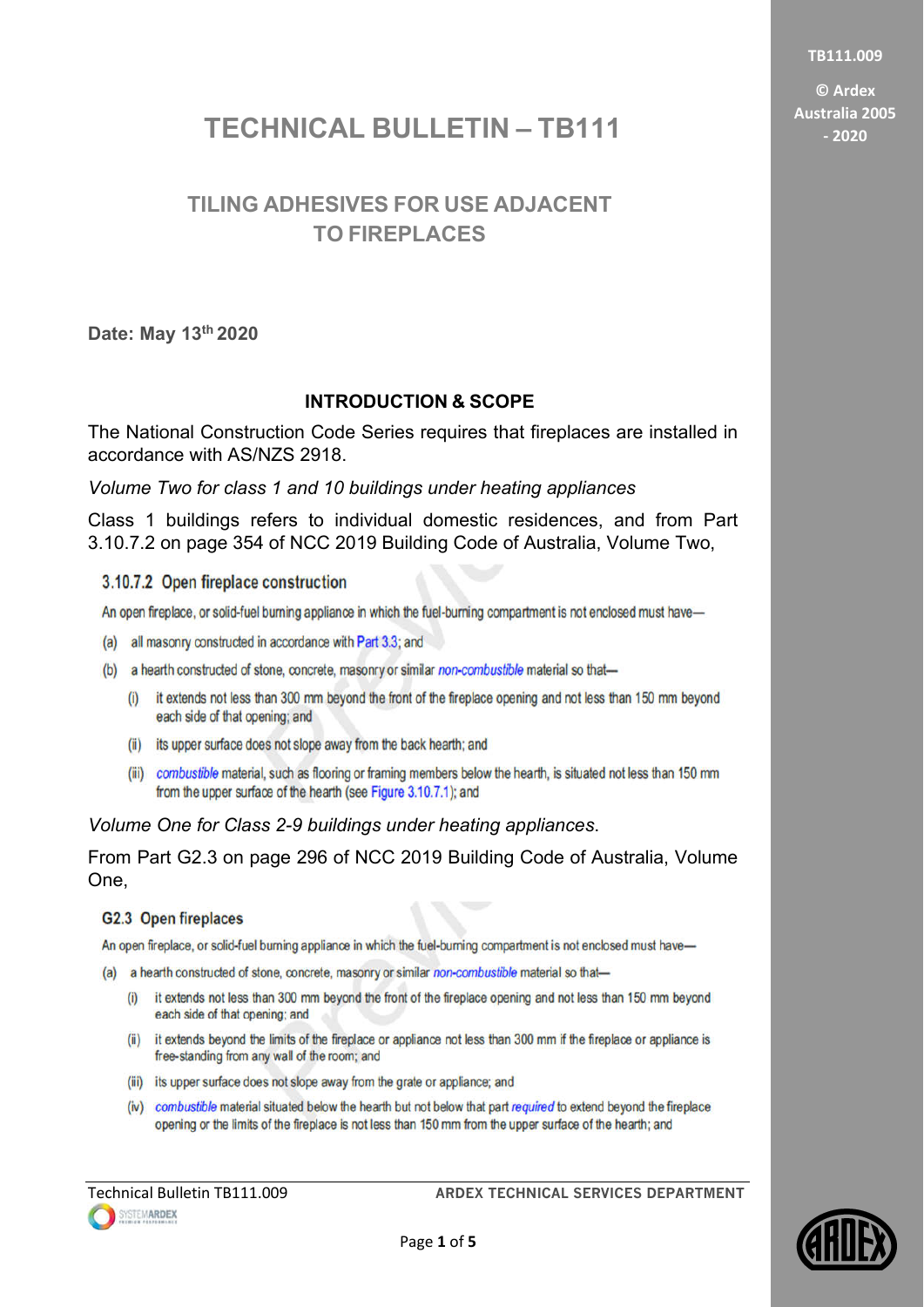The older versions of the NCC had different requirements, which may apply to previously made installations. Typically, they said to have a non-combustible and fire retarded hearth with a minimum width around 400mm from the fire box or grate and 150mm from the sides and back.

This might be a concrete slab, brickwork or Compressed Fibre-Cement sheet which for aesthetic reasons may need to be tiled. For the same reason the fireplace wall surrounds might require tiling onto rendered brick or existing masonry.

A common misconception is that tile adhesives are refractory products and can withstand high temperatures or direct flame contact. Special purpose cements are made for these firebrick type applications and tile adhesives should not be used.

In this bulletin we will look at some of the issues that need to be considered when tiling in this situation.

### **THERMAL RESISTANCE**

The area surrounding a fire becomes quite hot and within a certain distance of the combustion area the temperatures experienced will exceed those that the tile adhesive, or even the tiles themselves can withstand.

The tile adhesives contain polymer materials or in some cases rubber which soften and will degrade when exposed to high temperatures. If the temperature is high enough, the cementitious components can be affected as well. When thermal degradation occurs, the adhesive loses its strength and the tiles will debond. For this reason, tile adhesive shall not be used in the direct fire contact area.

The International Standard for testing tile adhesives has a thermal ageing test regime that exposes the tiles to 70° C and this is the temperature that ARDEX tests its adhesives to withstand in service.

### **EXPANSION & CONTRACTION**

The service temperature of hearth areas adjacent to fires can range from ambient room temperature to maybe 70-80<sup>0</sup>C and this will create expansion and contraction stresses in the tiles and the adhesive. If these stresses exceed the shear strength of adhesive de-bonding can occur. If the tiles are restrained by the adhesive sufficiently that expansion is restricted cracking or de-bonding may also occur. The substrate areas will also expand and contract with the changes in temperature

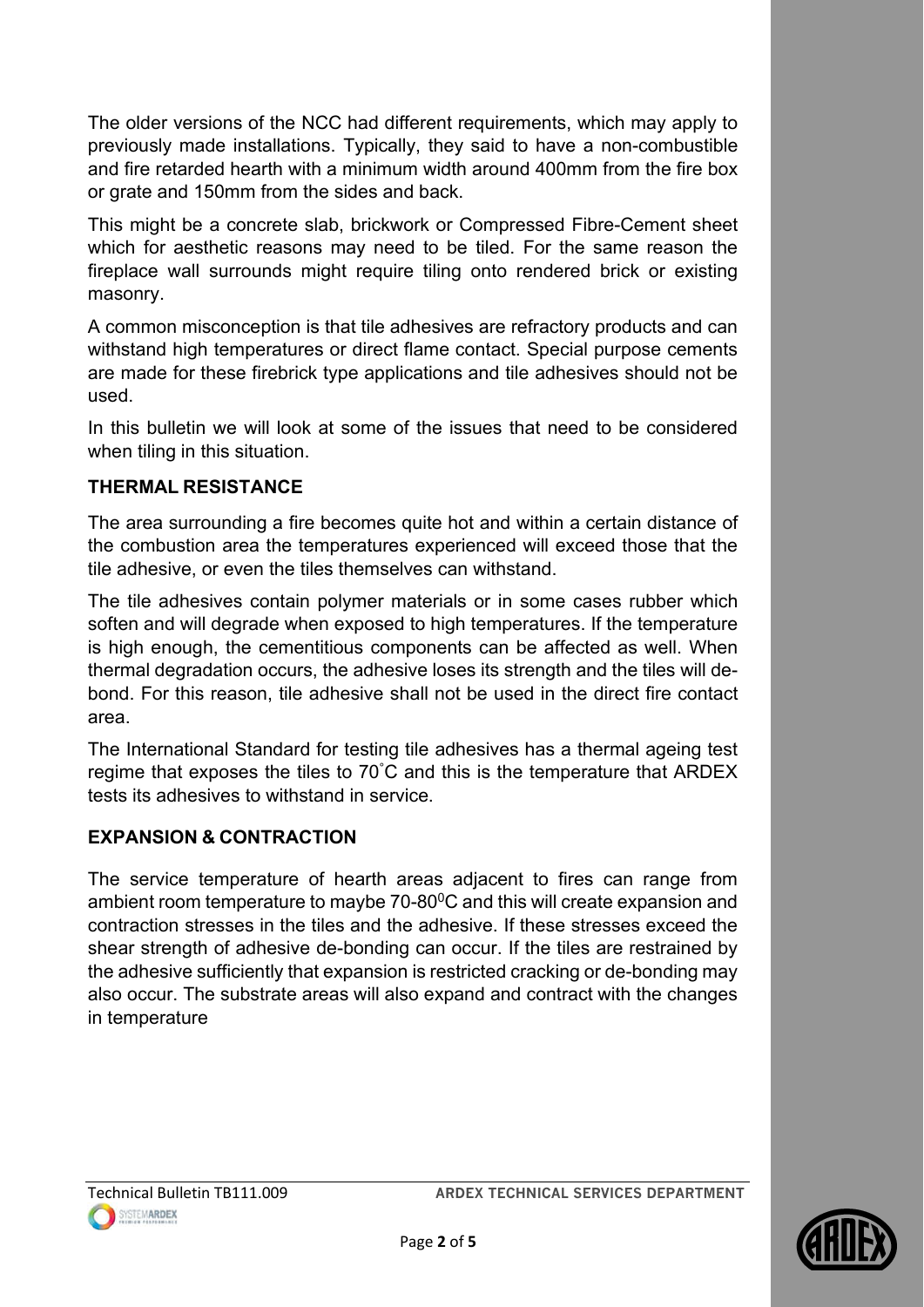### **INSTALLATION CONSIDERATIONS**

When considering installation, it is necessary to look at a number of things –

- o Type of fire, wood, gas, oil or electric. Wood fires generally create a higher thermal output, and also have the added problem of possible impact from logs or pieces of wood dropped onto the tiles.
- o Distance of tiling from the actual fire heating occurs via;
	- $\Rightarrow$  direct radiation from the fire itself
	- $\Rightarrow$  thermal conduction through the substrate (i.e. contact of metal hearth parts, and from areas heated by convection or radiation))
	- $\Rightarrow$  convective heating by air movement (hot air rises so the mantle can be heated this way)
- o The types of material used in the construction of the fireplace and surrounds.
- o The colour of the tiles (dark heat colours heat up more by radiation) and their heat sensitivity.
- o Whether the fireplace has a circulation fan which increases the range of convective heating across the floor.

Every installation is different so it is not possible to make 'hard and fast' rules about the service conditions to which the tiling will be exposed. In light of this general recommendations only can be given.

A contact thermometer can be used to check the temperatures reached when the fireplace is in operation.

**As a general rule, if you can't touch it, it's too hot for the adhesive in the long term**.

#### **TILING RECOMMENDATIONS**

ARDEX recommends that the tiles to be used for the installation are confirmed as suitable by supplier or manufacturer. Some tiles are subject to greater thermal movement than others, and agglomerated tiles made from an aggregate and resin, and also marble with resin backing may be susceptible to high temperature degradation and should not be used.

The following tile adhesives are suggested for installations for a service temperature up to  $70^{\circ}$ C. These adhesives have high strengths and flexibility to accommodate movements.

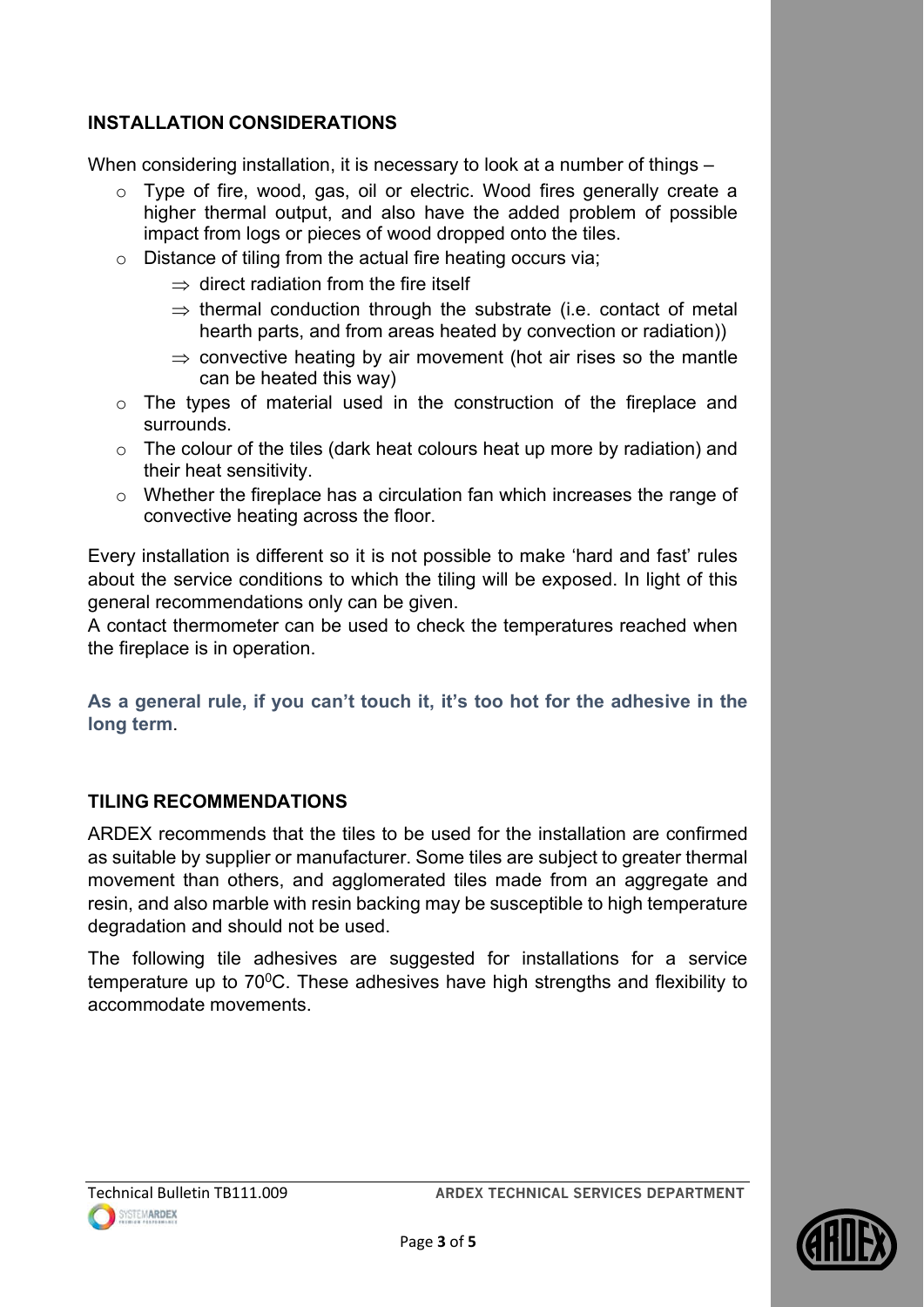| <b>Substrate type</b>                | Recommended adhesive |
|--------------------------------------|----------------------|
| Concrete, Rendered Brickwork and AAC | ARDEX ABAFLEX        |
| Hebel $^{TM}$ panels                 | ARDEX OPTIMA         |
|                                      | ARDEX X77            |
|                                      | ARDEX X18            |
|                                      | ARDEX S28            |
| Compressed Fibre-Cement Sheet (CFC)  | ARDEX ABAFLEX        |
| over timber                          | ARDEX OPTIMA         |
|                                      | ARDEX X77            |
|                                      | ARDEX X18            |
|                                      | ARDEX S28            |

#### **GROUTS**

The grouting between tiles must be flexible and ARDEX recommends the use of ARDEX GROUT BOOSTER with ARDEX FG8, ARDEX WJ50 or ARDEX FSDD grouts.

The use of this additive is described in the product datasheets.

### **TILING SITUATIONS THAT ARE NOT RECOMMENDED**

- Direct tiling over timber floors adjacent to hearths. This potentially contravenes recommendations in AS2918 and is not recommended for the adhesives indicated.
- **2** Direct tiling over metal stove parts or metal fixtures near the fireplace.
- Tiling inside a fireplace (i.e. tiling onto the back or sides of an inbuilt fireplace) or areas subject to direct flame contact. Not only can the adhesive fail, the tiles may also fail catastrophically.
- **2** Tiling in areas that are subject to temperatures that exceed the recommended service temperature are at the installers risk and not warranted by ARDEX. For example, BBQs and Pizza ovens are not acceptable applications. There are commercial fire brick and oven suppliers who have materials for this sort of application.
- **Premixed or mastic type adhesives shall not be in this application, they** have low glass transition temperatures.
- Tile over tile installations due possible differential expansions in the tiles.

Problems with heat can be seen in discolouration of grouts and also any silicone sealant joints. These signs should be seen as a warning that the recommended performance temperature of the adhesive may be being exceeded.